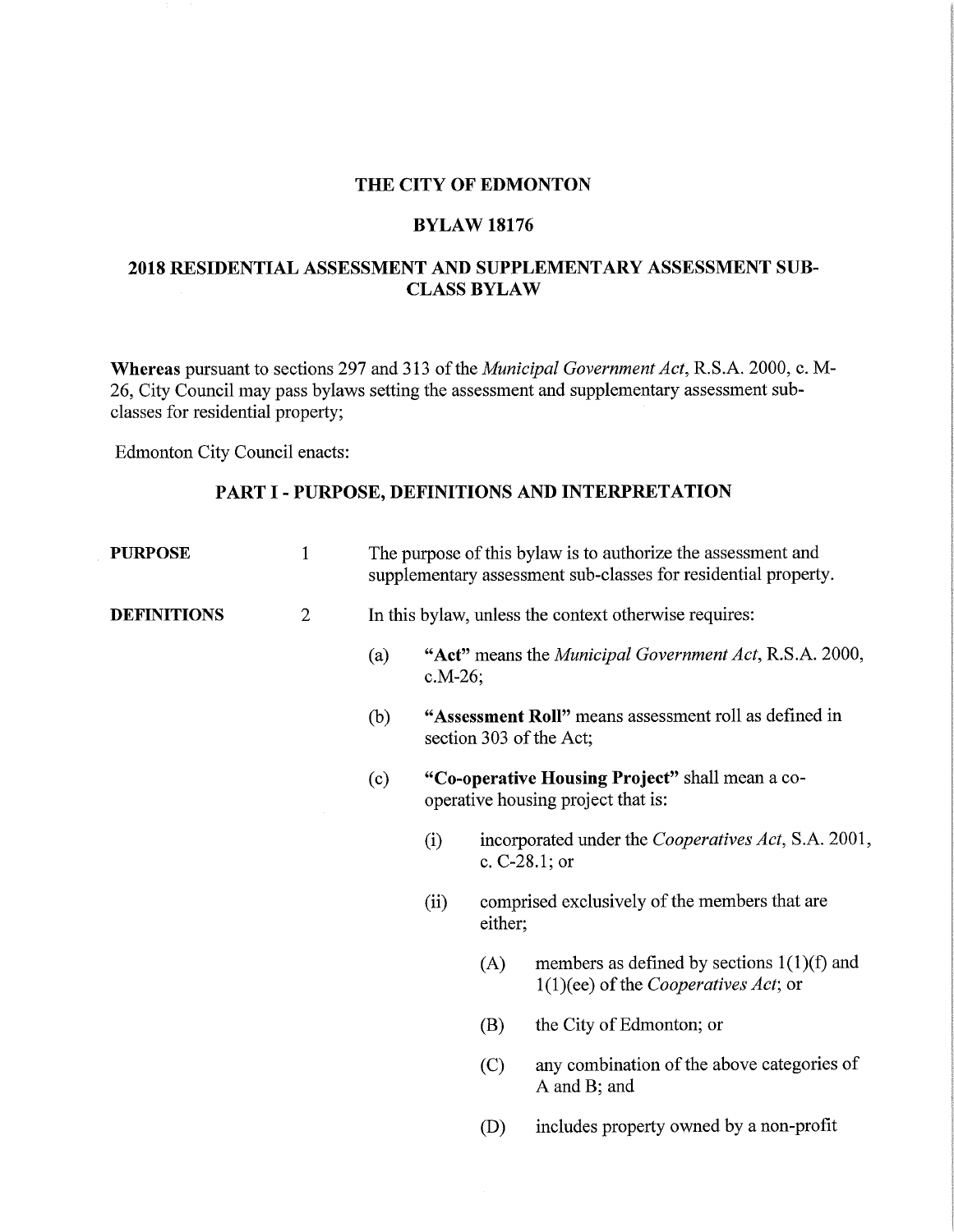housing society incorporated under the *Societies Act,* R.S.A. 2000, c. S-14, and occupied by tenants.

- (d) **"Manufactured Home"** means manufactured home as defined in section 284(1)(m) of the Act;
- (e) **"Manufactured Home Community"** means manufactured home community as defined in section 284(1)(n) of the Act;
- **(f) "Mobile Home"** means mobile home as defined in section  $284(1)(n.1)$  of the Act;
- (g) **"Other Residential"** means a sub-class of property classified as Class 1 — residential, as set out in section 297 of the *Municipal Government Act,* which includes property, or a portion of property that contains:
	- (i) four or more self-contained dwelling units which are used or intended to be used for permanent living accommodations, together with any other buildings or amenity areas located on the property that are ancillary to the dwelling units; or
	- (ii) vacant land that in the future, as designated by a land use bylaw, a neighbourhood area structure plan, or an area structure plan, may be developed into a property that contains four or more selfcontained dwelling units to be used for permanent living accommodations;

but not including a co-operative housing project or a property that falls into the Transitional Residential subclass.

- (h) **"Residential"** means a sub-class of property classified as Class 1 — residential, as set out in section 297 of the *Municipal Government Act,* which includes property, or a portion of property, that contains:
	- (i) three or less self-contained dwelling units which are used or intended to be used for permanent living accommodations, together with any other buildings or amenity areas located on the property that are ancillary to the dwelling units;
	- (ii) a self-contained dwelling unit and parking area, if any, established under the same condominium plan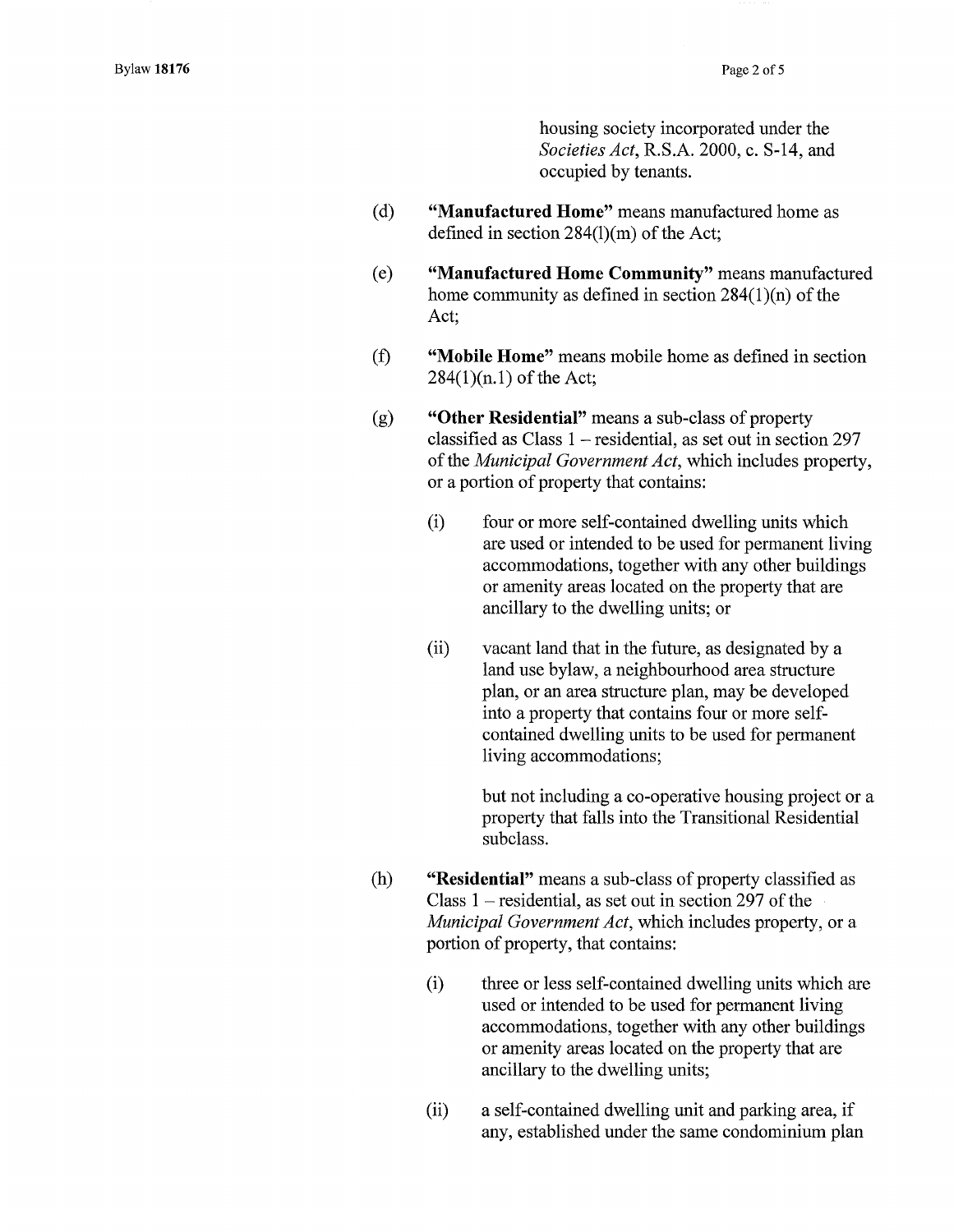and any common property associated with the unit;

- (iii) a co-operative housing project;
- (iv) a mobile home or manufactured home located on a site in a mobile home or manufactured home community, and any other improvements located on the property owned and occupied by the person occupying the mobile home or manufactured home;
- (v) vacant land that in the future, as designated by a land use bylaw, a neighbourhood area structure plan, or an area structure plan, may be developed into a property used for permanent living accommodations that will not contain more than three self-contained dwelling units;
- (vi) natural areas and parkland, including an area of land that in the near future may be designated as an environmental reserve;

but does not include property that falls into the Other Residential or Transitional Residential subclasses.

- (i) "Residential Assessment Class Property" means residential property as defined in section 297(4)(c) of the Act;
- "Supplementary Assessment" means an assessment made  $(i)$ pursuant to section 314 of the Act;
- (k) "Supplementary Assessment Roll" means a supplementary assessment roll as defined by section 315 of the Act.
- (1) "Transitional Residential" means a sub-class of property classified as Class 1 - residential, as set out in section 297 of the *Municipal Government Act,* which includes property, or a portion of property that contains:
	- (i) an improved parcel of land that was previously classified as non-residential where there is an intention to use the land for permanent living accommodation, but as of the condition date no building permit has been issued that allows construction or renovation of the improvement where the permanent living accommodation will take place;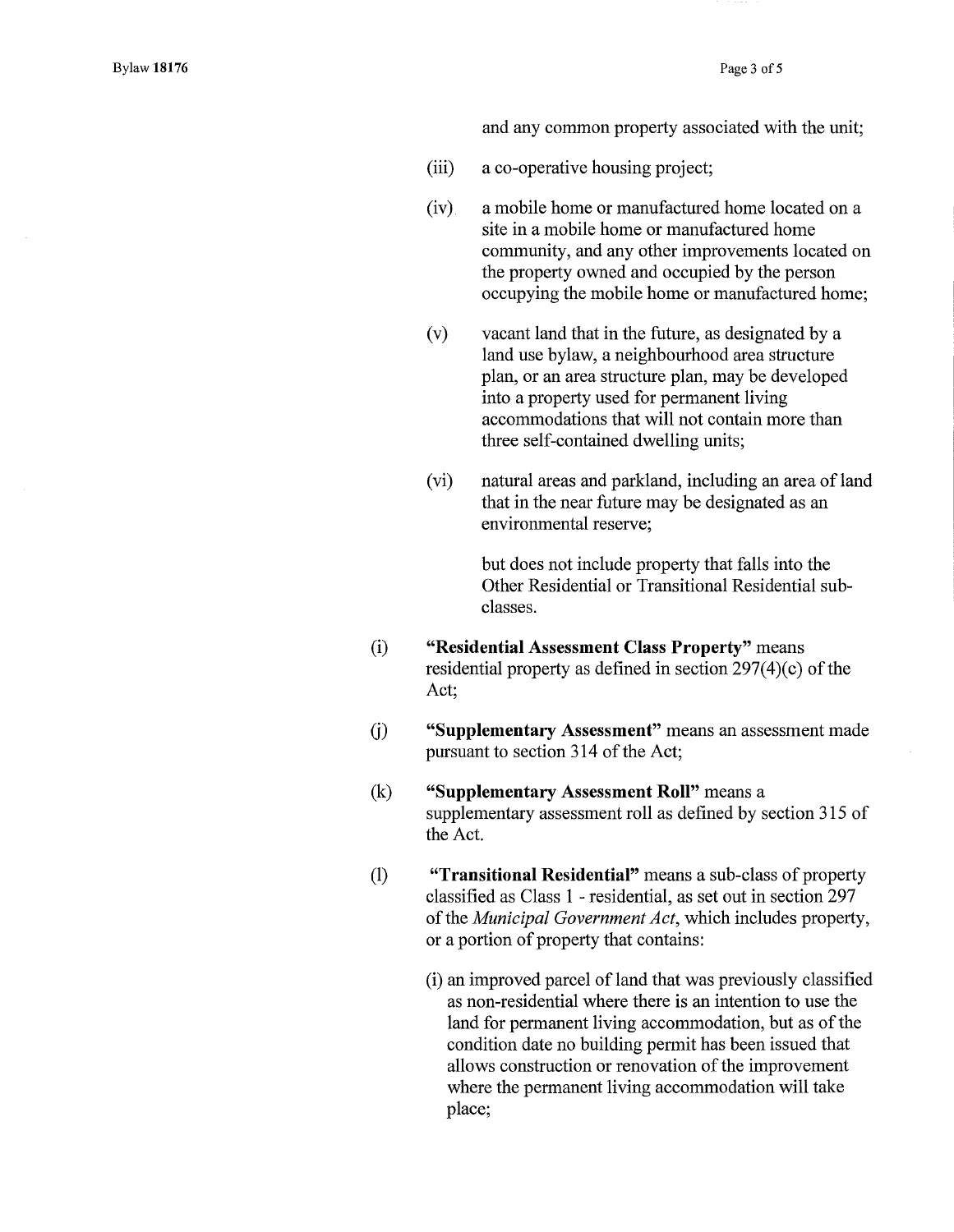(ii) property on which industry, commerce, or another use currently takes place.

## RULES FOR 3 The marginal notes and headings in this bylaw are for reference<br>INTERPRETATION purposes only. **INTERPRETATION**

## PART II- RESIDENTIAL ASSESSMENT AND SUPPLEMENTARY ASSESSMENT SUB-CLASSES

| <b>RESIDENTIAL</b><br><b>ASSESSMENT AND</b><br><b>SUPPLEMENTARY</b><br><b>ASSESSMENT SUB-</b><br><b>CLASSES</b> | $\overline{4}$ | For the purpose of the 2018 Assessment and Supplementary<br>Assessment Rolls, all Residential Assessment Class Property<br>within the City of Edmonton is hereby divided into the following<br>sub-classes:        |       |                                 |  |  |  |  |  |  |
|-----------------------------------------------------------------------------------------------------------------|----------------|--------------------------------------------------------------------------------------------------------------------------------------------------------------------------------------------------------------------|-------|---------------------------------|--|--|--|--|--|--|
|                                                                                                                 |                | (a)<br><b>Residential Assessment Class Property</b>                                                                                                                                                                |       |                                 |  |  |  |  |  |  |
|                                                                                                                 |                |                                                                                                                                                                                                                    | (i)   | Residential;                    |  |  |  |  |  |  |
|                                                                                                                 |                |                                                                                                                                                                                                                    | (ii)  | <b>Other Residential</b>        |  |  |  |  |  |  |
|                                                                                                                 |                |                                                                                                                                                                                                                    | (iii) | <b>Transitional Residential</b> |  |  |  |  |  |  |
| PART III - GENERAL                                                                                              |                |                                                                                                                                                                                                                    |       |                                 |  |  |  |  |  |  |
| <b>NUMBER AND</b><br><b>GENDER</b><br><b>REFERENCES</b>                                                         | 5              | All references in this bylaw will be read with such changes in<br>number and gender as may be appropriate according to whether the<br>reference is to a male or female person, or a corporation or<br>partnership. |       |                                 |  |  |  |  |  |  |
| <b>REPEALS</b>                                                                                                  | 6              | Bylaw 17734 is repealed on May 1, 2027.                                                                                                                                                                            |       |                                 |  |  |  |  |  |  |
| <b>EFFECTIVE DATE</b>                                                                                           | 7              | This by law takes effect beginning on the date on which this by law<br>is passed and signed.                                                                                                                       |       |                                 |  |  |  |  |  |  |

| READ a first time this  | 29 <sup>th</sup> | day of | August | 2017: |
|-------------------------|------------------|--------|--------|-------|
| READ a second time this | 29 <sup>th</sup> | day of | August | 2017: |
| READ a third time this  | 29 <sup>th</sup> | day of | August | 2017: |